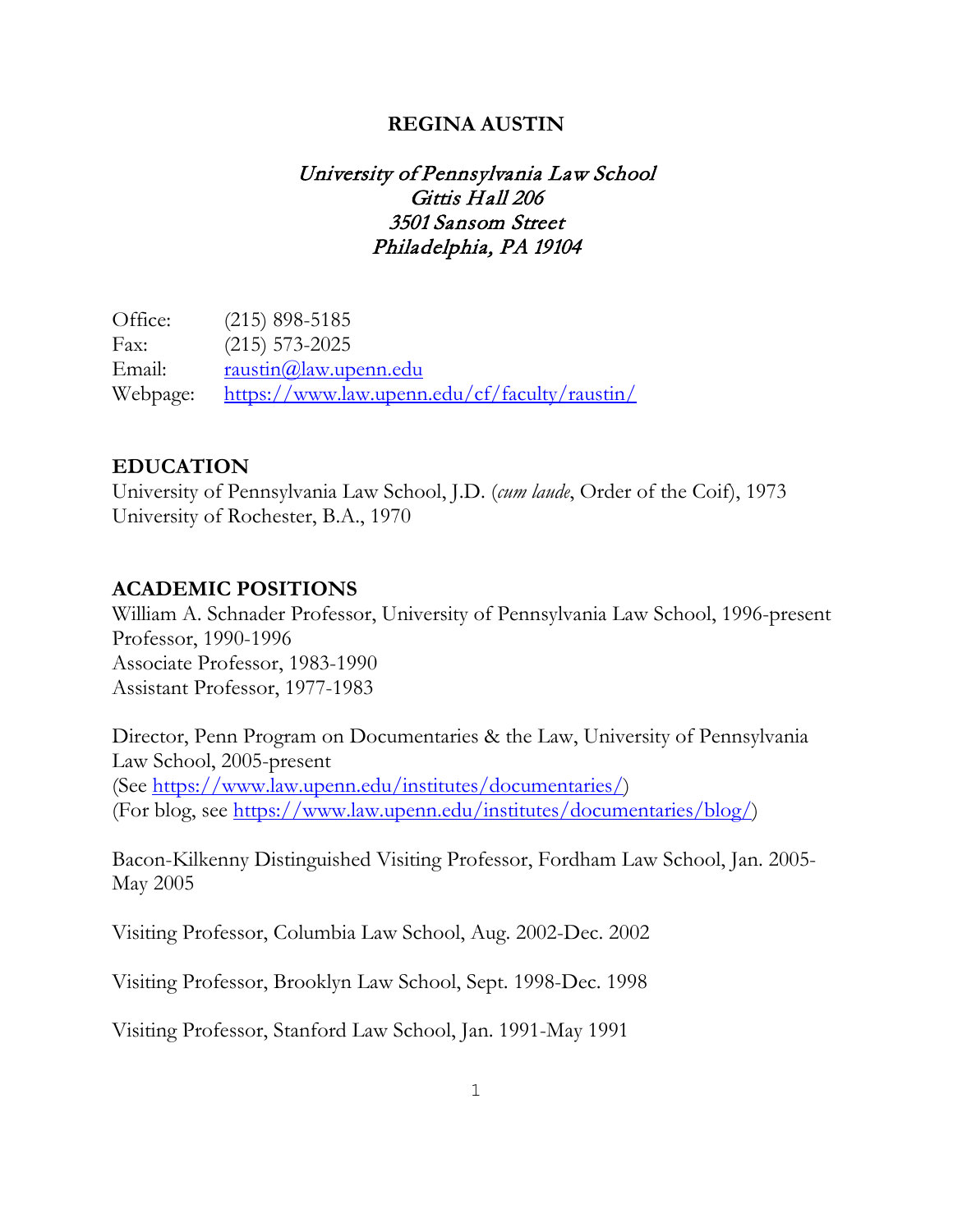Visiting Associate Professor, Harvard Law School, July 1989-June 1990

# **COURSES TAUGHT**

Torts I; Documentary Media and the Law; Visual Legal Advocacy I & II (year-long production seminar); Advanced Torts: Cultural Conflict and the Intentional Torts; Insurance; Insurance Law, Culture, and the Maintenance of the Social Order (seminar); Global Research Seminar Uganda

## **LEGAL EMPLOYMENT**

Associate, Schnader, Harrison, Segal & Lewis, Philadelphia, PA, 1974-1977 Law Clerk, Judge Edmund B. Spaeth, Superior Court of Pennsylvania, 1973-1974

## **ARTICLES AND CHAPTERS**

"Second Looks, Second Chances": Collaborating with Lifers Inc. on a Video about Commutation of LWOP Sentences, 22 *University of Pennsylvania Journal of Law and Social Change* 71 (2019)

A Dose of Color, A Dose of Reality: Contextualizing Intentional Tort Actions with Black Documentaries, 68 *Journal of Legal Education* 45 (2018)

"The Loving Story": Using a Documentary to Reconsider the Status of an Iconic Interracial Married Couple, 86 *Fordham Law Rev.* 2635 (2018)

"This Too Takes a Village": The Social Basis of Sustained Black Homeownership as Illustrated in Three Documentary Films *in Race & Real Estate* (Adrienne Brown & Valerie Smith, eds.) (Oxford University Press, 2016) (available at [https://www.law.upenn.edu/cf/faculty/raustin/workingpapers/This%20Too%20Ta](https://www.law.upenn.edu/cf/faculty/raustin/workingpapers/This%20Too%20Takes%20a%20Village.pdf) [kes%20a%20Village.pdf\)](https://www.law.upenn.edu/cf/faculty/raustin/workingpapers/This%20Too%20Takes%20a%20Village.pdf)

"Not Just a Common Criminal": The Case for Sentencing Mitigation Videos (available on SSRN at [http://papers.ssrn.com/sol3/papers.cfm?abstract\\_id=2427328\)](http://papers.ssrn.com/sol3/papers.cfm?abstract_id=2427328)

Documentation, Documentary, and the Law: What Should Be Made of Victim Impact Videos?, 31 *Cardozo Law Review* 979 (2010)

Women's Unequal Citizenship at the Border: Lessons from Three Nonfiction Films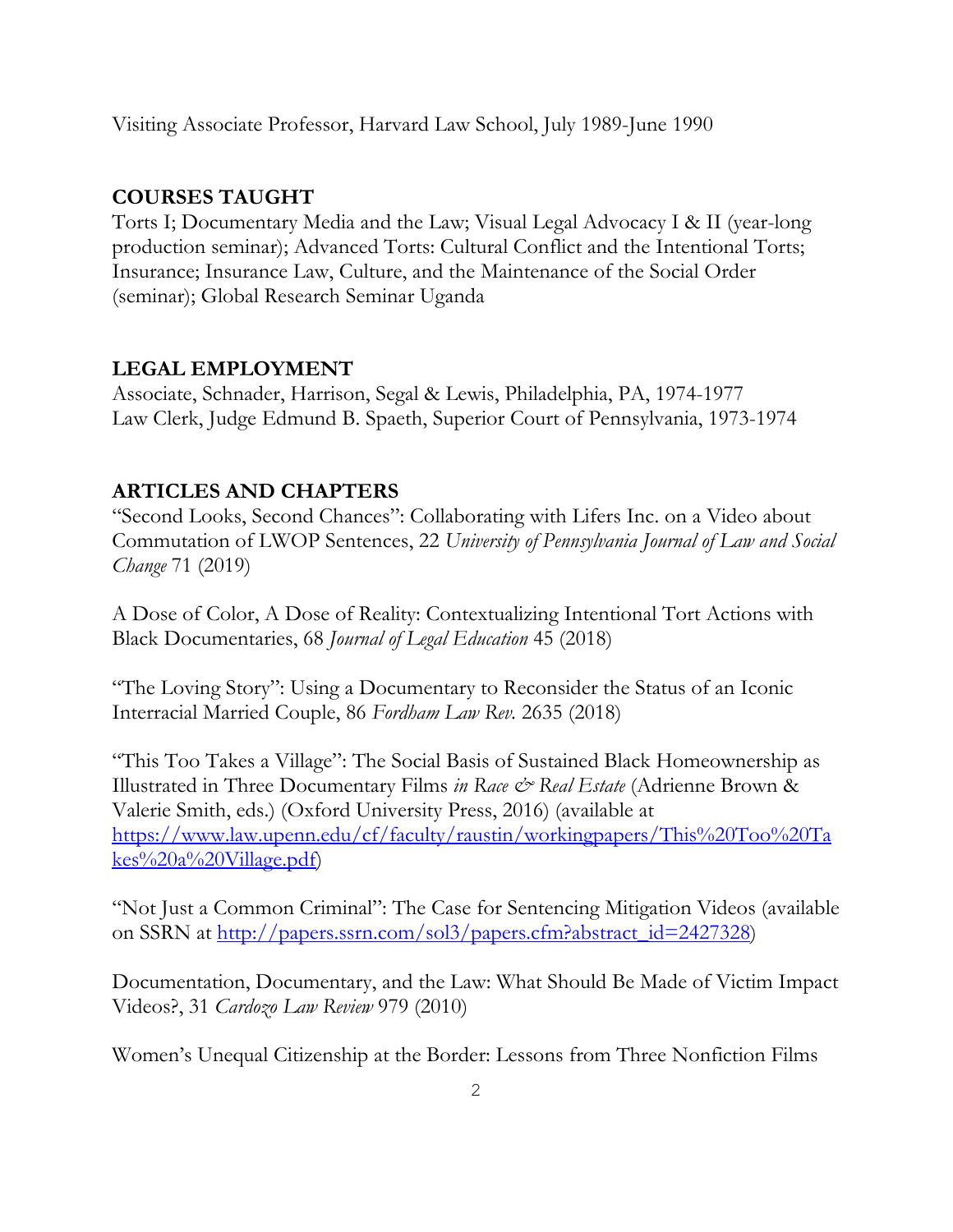about the Women of Juárez in *Gender Equality: Dimensions of Women's Equal Citizenship* (Linda McClain & Joanna L. Grossman, eds.) (Cambridge University Press, 2009)

*Super Size Me* and the Conundrum of Race/Ethnicity, Gender, and Class for the Contemporary Law-Genre Filmmaker, 40 *Loyola Los Angeles Law Review* 687 (2007)

The Next "New Wave": Law-Genre Documentaries, Lawyering in Support of the Creative Process, and Visual Legal Advocacy, 16 *Fordham Intellectual Property, Media & Entertainment Law Journal* 810 (2006); Forward (Documentaries & the Law Symposium Issue): Engaging Documentaries Seriously, 16 *Fordham Intellectual Property, Media & Entertainment Law Journal* 707 (2006)

"The Shame of It All": Stigma and the Political Disenfranchisement of Formerly Convicted and Incarcerated Persons, 36 *Columbia Human Rights Law Review* 173 (2005)

Of Predatory Lending and the Democratization of Credit: Preserving the Social Safety Net of Informality in Small-Loan Transactions, 53 *American University Law Review* 1217 (2004)

Kwanzaa and the Commodification of Black Culture, *Black Renaissance/Renaissance Noire,* Sept. 2004

Back to Basics: Returning to the Matter of Black Inferiority and White Supremacy in the Post-*Brown* Era, 6 *Journal of Appellate Practice and Process* 79 (2004).

"Step on a Crack, Break Your Mother's Back": Poor Moms, Myths of Authority, and Drug-Related Evictions from Public Housing, 14 *Yale Journal of Law & Feminism* 273 (2002)

Race Statistics, Disparate Impact Analysis and the Economic Disenfranchisement of Minority Ex-Offenders, 4 *Race & Society* 177 (2001)

Mary Joe Frug's *Postmodern Feminist Legal Manifesto* Ten Years Later: Reflections on the State of Feminism Today, 36 *New England Law Review 1 (2001*); Speaking Volumes: Musings on the Issues of the Day, Inspired by the Memory of Mary Joe Frug, 12 *Columbia Journal of Gender and Law* 660 (2003) (with Elizabeth M. Schneider)

"Bad for Business": Contextual Analysis, Race Discrimination, and Fast Food, 34 *John Marshall Law Review* 207 (2000)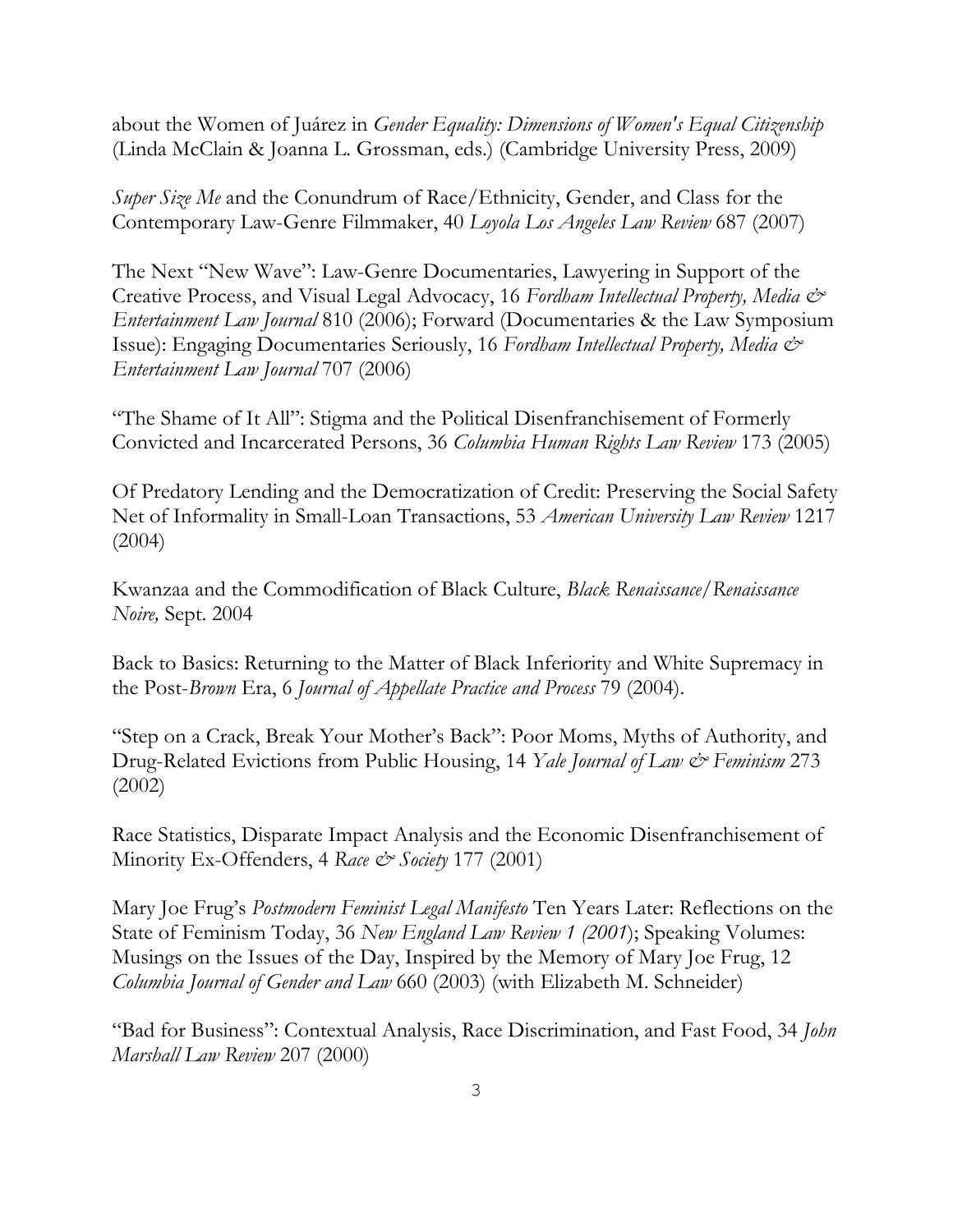Of False Teeth and Biting Critiques: *Jones v. Fisher* in Context, 15 *Touro Law Review* 389 (1999)

"*Not* Just for the Fun of It": Governmental Restraints on Black Leisure, Social Inequality, and the Privatization of Public Space, 71 *Southern California Law Review* 667 (1998)

Nest Eggs & Stormy Weather: Law, Culture, and Black Women's Lack of Wealth, 65 *University of Cincinnati Law Review* 767 (1997)

Beyond Black Demons and White Devils: Antiblack Conspiracy Theorizing and the Black Public Sphere, 22 *Florida State Law Review* 1021 (1995)

"Nation of Thieves": Securing Black People's Right to Shop and to Sell in White America, 1994 *Utah Law Review* 147

"An Honest Living": Street Vendors, Municipal Regulation, and the Black Public Sphere, 103 *Yale Law Journal* 2119 (1994)

"The Black Community," Its Lawbreakers, and a Politics of Identification, 65 *Southern California Law Review* 1769 (1992)

Black Women, Sisterhood, and the Difference/Deviance Divide, 26 *New England Law Review* 877 (1992)

Black, Brown, Poor, and Poisoned: Minority Grassroots Environmentalism and the Quest for Eco-Justice, 1 *Kansas Journal of Law and Public Policy* 69 (1991) (with Michael Schill)

Sapphire Bound!, 1989 *Wisconsin Law Review* 539

Employer Abuse, Worker Resistance, and the Tort of Intentional Infliction of Emotional Distress, 41 *Stanford Law Review* 1 (1988)

Resistance Tactics for Tokens, *The Harvard Blackletter Journal*, Spring 1986, at 52

The Insurance Classification Controversy, 131 *University of Pennsylvania Law Review* 517 (1983)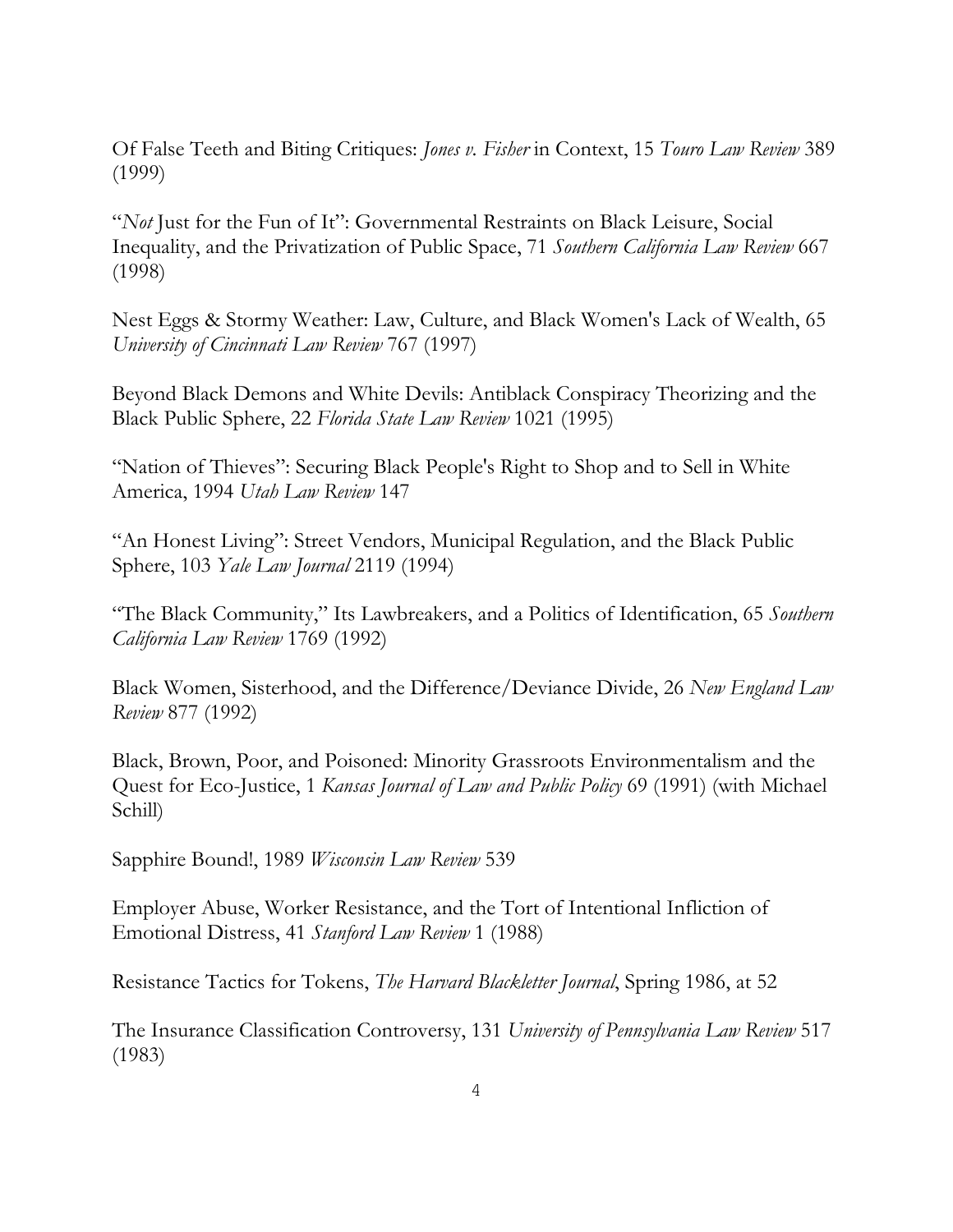### **CO-AUTHORED OR CO-EDITED BOOKS**

Black Genius: African American Solutions to African American Problems (1999) (with Walter Mosley, Manthia Diawara & Clyde Taylor)

Toward Environmental Justice: Research, Education, and Health Policy Needs (1999) (Committee on Environmental Justice, Institute of Medicine, Health Policy Section)

Waste Incineration and Public Health (1999) (Committee on Health Effects of Waste Incineration, Board on Environmental Studies and Toxicology, Commission on Life Sciences, National Research Council)

### **SELECTED Docs&theLaw BLOG POSTS**

**(available at [https://www.law.upenn.edu/institutes/documentaries/blog/\)](https://www.law.upenn.edu/institutes/documentaries/blog/)** "Witnesses Needed" (Jan. 25, 2019)

"Abacus: Small Enough to Jail": A Minority Bank, Racial Bias, and the Democratization of Credit (Feb. 26, 2017)

"The Return": Resentencing, Reentry Support, and a Criminal Defense Lawyer's Evolving Roles (June 21, 2016)

Only "Good Victims" Need Apply: "Tales of the Grim Sleeper" and Poor Black Women in Crack Culture (May 27, 2016)

"Last Day of Freedom": Bill Babbitt's Struggle with the Stigma of Being the Brother of a Murderer (Jan. 25, 2016)

Prison Portraits: Photographic Self-Representation in an Image Desert (Dec. 07, 2015)

Not Girls in a Gang nor a Gang of Girls: A Law-Focused Review of "Out in the Night" (Aug. 11, 2015)

Collective Trauma, Transitional Justice and Two Documentaries about Philadelphia's Confrontation with MOVE (July 03, 2015)

Forget Flattery: The Attributes of a Good, Effective Sentencing Video (May 29, 2015)

"The Look of Silence": Vicarious Fear, Transitional Justice, and Documentary Practice (June 08, 2015)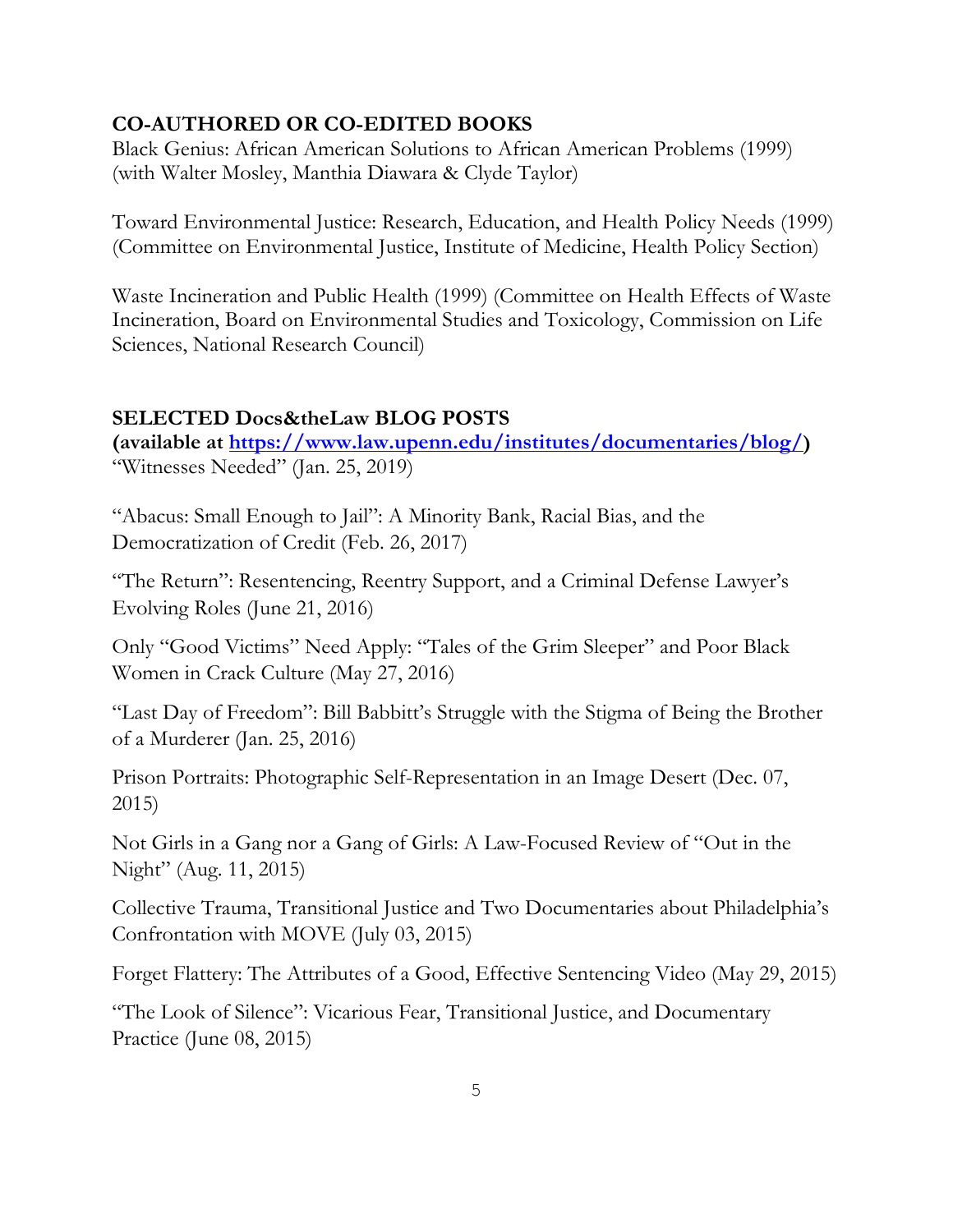Confronting the Digital Reality: Producing Visual Advocacy and Scholarship (PVAS) in Law Schools (December 05, 2014)

When HBO or POV Comes Calling: Defense Counsel's Role in an Observational Documentary of a Criminal Proceeding (Sept. 21, 2014)

Eyes Still on the Prize: Stanley Nelson's Authenticating Audience (April 17, 2014)

# **WORKS IN PROGRESS**

The Saga of Pennsylvania's "Willie Horton" and Commutation of Life Sentences in the Commonwealth

"United Skates": A Call for Leisure Justice for Black Urban Adult Roller Skates

Women, LWOP and Overcoming Structural Barriers to Commutation

Ironic Iconic: How Images of Black Liberation Protest Movements of the Past Both Inspire and Stifle Contemporary Activism

"Black People's Money": A Speculative Essay on the Interaction of Law, Economics, and Culture in the Context of Race, Gender, and Class

"Justice for Her": The Anatomy of a Feature-Length Black Feminist Autobiographical True-Crime Amateur Documentary

## **MEDIA PRODUCTIONS**

Producer & Director, "Second Looks, Second Chances for Pennsylvania Lifers: Commutation by the Number" (2017) (a production undertaken with Lifers Inc. at SCI Graterford and the Pennsylvania Prison Society) (available at [https://www.youtube.com/watch?v=khWB6\\_hThOw\)](https://www.youtube.com/watch?v=khWB6_hThOw)

Executive Producer, Visual Legal Advocacy Seminar Student-Directed and Produced Documentary Shorts (2007-present) (available at [https://www.law.upenn.edu/institutes/documentaries/studentvideos/\)](https://www.law.upenn.edu/institutes/documentaries/studentvideos/)